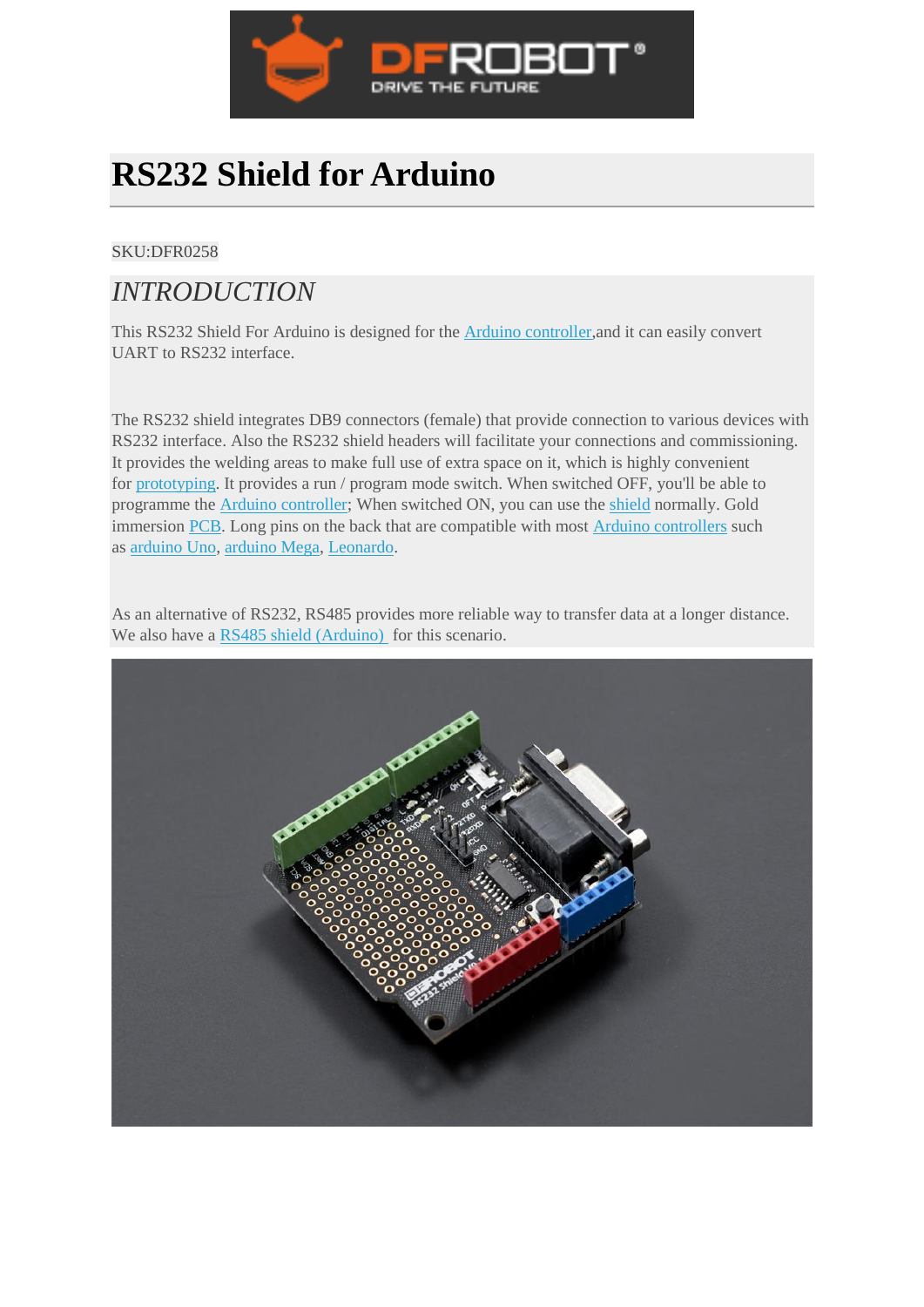

### **RS232 DB9 Pinout Diagram**



#### **RS-232 Maximum Cable Length**

The maximum cable length for RS-232 is 50ft, but in practise depends on baud rate, cable specific capacitance and ambient noise. The table below contains some rules-of-thumb from experiments done by Texas Instruments years ago.

|       | Baud rateMaximum range / cable length |
|-------|---------------------------------------|
| 19200 | $50$ ft                               |
| 9600  | 500ft                                 |
| 4800  | 1000ft                                |

#### **What is RS232?**

"In telecommunications, RS-232 is a standard for serial communication transmission of data. It formally defines the signals connecting between a DTE (data terminal equipment) such as a computer terminal, and a DCE (data circuit-terminating equipment or data communication equipment), such as a modem. The RS-232 standard is commonly used in computer serial ports. The standard defines the electrical characteristics and timing of signals, the meaning of signals, and the physical size and pinout of connectors. The current version of the standard is TIA-232-F Interface Between Data Terminal Equipment and Data Circuit-Terminating Equipment Employing Serial Binary Data Interchange, issued in 1997." From [Wikipedia](https://en.wikipedia.org/wiki/RS-232)